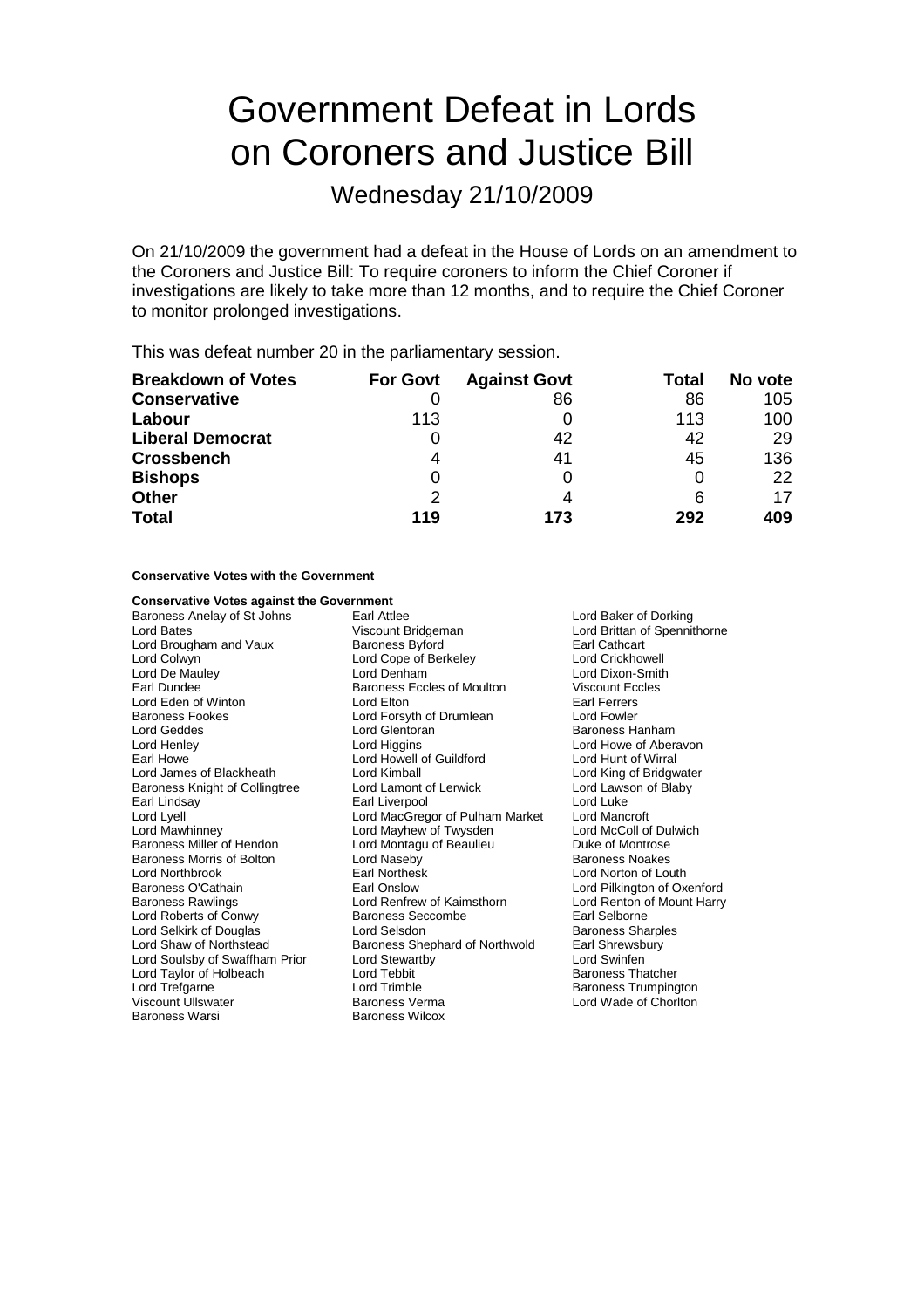#### **Labour Votes with the Government**

Baroness Andrews **Lord Archer of Sandwell**<br>
Lord Bassam of Brighton **Lord Berkeley** Lord Bilston Lord Borrie Lord Borrie Lord Borrie Lord Bradley<br>
Lord Brett Lord Brooke of Alverthorpe Lord Brookman Lord Brett Lord Brooke of Alverthorpe Lord Brookman<br>
Lord Campbell-Savours Lord Clark of Windermere Lord Clinton-Davis Lord Corbett of Castle Vale Baroness Corston Lord Davies of Oldham Lord Davies of Coity Lord Davies of Abersoch Lord Desai **Lord Donoughue**<br>
Lord Elder **Lord Exans of Parkside** Lord Evans of Watford<br>
Lord Elder **Lord Evans of Parkside** Lord Evans of Watford Lord Elder Lord Evans of Parkside Lord Evans of Watford<br>
Baroness Ealkender Baroness Earrington of Ribbleton Lord Faulkner of Worcester Lord Foulkes of Cumnock **Baroness Gale Baroness Gale** Lord Gavron<br>
Lord Goldsmith **Baroness Gale Containe** Lord Gavroness Carentell Lord Griffiths of Burry Port Lord Hattersley Baroness Hilton of Eggardon<br>
Baroness Hollis of Heigham Lord Howarth of Newport Baroness Howells of St David Baroness Hollis of Heigham Lord Howarth of Newport Baroness Howells of St Davids<br>
Lord Howle Lord Hughes of Woodside Lord Irvine of Lairg Lord Jordes Lord Jordan Lord Jordan Lord Judd<br>
Baroness Kennedy of The Shaws Lord King of West Bromwich Baroness Baroness Kennedy of The Shaws Lord King of West Bromwich Baroness Kingsmill<br>Baroness Kinnock Holyhead Lord Kinnock Lord Kinnock Lord Kirkhill Baroness Kinnock Holyhead Lord Kinnoc<br>Lord Lea of Crondall Lord Lipsey Lord Mackenzie of Framwellgate Lord MacKenzie of Culture<br>Lord Maxton Baroness McDonagh Baroness McIntosh of Hudnall<br>Baroness Morgan of Drefelin Lord Morris of Manchester Lord Morris of Handsworth Lord O'Neill of Clackmannan<br>
Lord Parekh Lord Patel of Blackburn Baroness Pitkeathley Lord Ponsonby of Shulbrede Baroness Quin **Community Lord Radice Community** Baroness Ramsay of Cartvale Lord Robertson of Port Ellen Lord Rosser Cord Rosser Baroness Royall of Blaisdon<br>
Lord Sawyer Baroness Scotland of Asthal Lord Sheldon Viscount Simon Lord Strabolgi Lord Superintendo and the contract of the count Simon<br>
Lord Strabolgi Lord Sugar Baroness Taylor of Bolton<br>
Lord Temple-Morris Baroness Thornton Lord Tunnicliffe Lord Temple-Morris **Communicies**<br>Baroness Turner of Camden **Baroness Uddin** Baroness Uddin Baroness Turner of Camden Baroness Uddin Marien Cord Warner Lord Warner<br>Baroness Warwick of Undercliffe Lord Wedderburn of Charlton Lord West of Spithead Baroness Warwick of Undercliffe

Lord Acton **Calcular Baroness Adams of Craigielea** Lord Ahmed<br>
Baroness Andrews **Calcular Cord Angle Cord Archer of Sandwell** Lord Bach Lord Clark of Windermere Lord Clinton-Davis<br>
Baroness Corston Baroness Crawley Baroness Farrington of Ribbleton Lord Gordon of Strathblane Lord Grenfell<br>Lord Grocott Lord Harrison Lord Hughes of Woodside Lord Lipsey<br>
Lord Macdonald of Tradeston<br>
Baroness Massey of Darwen Baroness McDonagh **Lord McIntosh of Haringey**<br>
Lord McKenzie of Luton<br>
Lord Moonie Lord Morgan **Caroness Morgan Lord Morris of Aberavon** Lord Patel of Blackburn **Baroness Pitker Baroness Pitker**<br>Baroness Prosser **Baroness** Lord Puttnam Baroness Scotland of Asthal<br>Lord Snape Baroness Whitaker **Baroness Wilkins** Baroness Wilkins Lord Williams of Elvel<br>
Lord Woolmer of Leeds Lord Young of Norwood Green Lord Young of Norwood Green

Lord Bernstein of Craigweil

**Labour Votes against the Government**

#### **Liberal Democrat Votes with the Government**

## **Liberal Democrat Votes against the Government**

Lord Addington Lord Alderdice Baroness Barker Baroness Bonham-Carter of Yarnbury Lord Chidge<br>Lord Dholakia Lord Cykes Baroness Garden of Frognal Lord Greaves **Exercise Standard Baroness Hamwee** Baroness Harris of Richmond<br>Lord Jones of Cheltenham Lord Lee of Trafford **Baroness Harris of Herne Hill** Lord Jones of Cheltenham Lord Lee of Trafford Lord Lester of Herne Hill<br>
Baroness Linklater of Butterstone Lord Livsey of Talgarth Lord Maclennan of Rogart Baroness Linklater of Butterstone Lord Livsey of Talgarth Cord Maclenn<br>Baroness Maddock Carl Mar and Kellie Cord McNally Baroness Maddock **Earl Mar and Kellie**<br>
Lord Methuen **Early Markow**<br>
Baroness Miller of C Baroness Northover Lord Redesdale Lord Rennard<br>Baroness Scott of Needham Market Baroness Sharp of Guildford Lord Shutt of Greetland Lord Smith of Clifton **Lord Steel of Aikwood** Baroness Thomas of Winchester<br>
Lord Thomas of Gresford Baroness Tonge **Lord Tope** Lord Tope Lord Thomas of Gresford **Baroness Tonge** Lord Tope Lord Tope<br>
Lord Wallace of Tankerness Lord Wallace of Saltaire **Baroness Walmslev** Lord Wallace of Tankerness

Lord Dykes **Baroness Falkner of Margravine**<br>
Earl Glasgow **Baroness Earl Lord Goodhart Baroness Miller of Chilthorne Domer** Baroness Neuberger<br> **Lord Redesdale Baronard** Baroness Sharp of Guildford